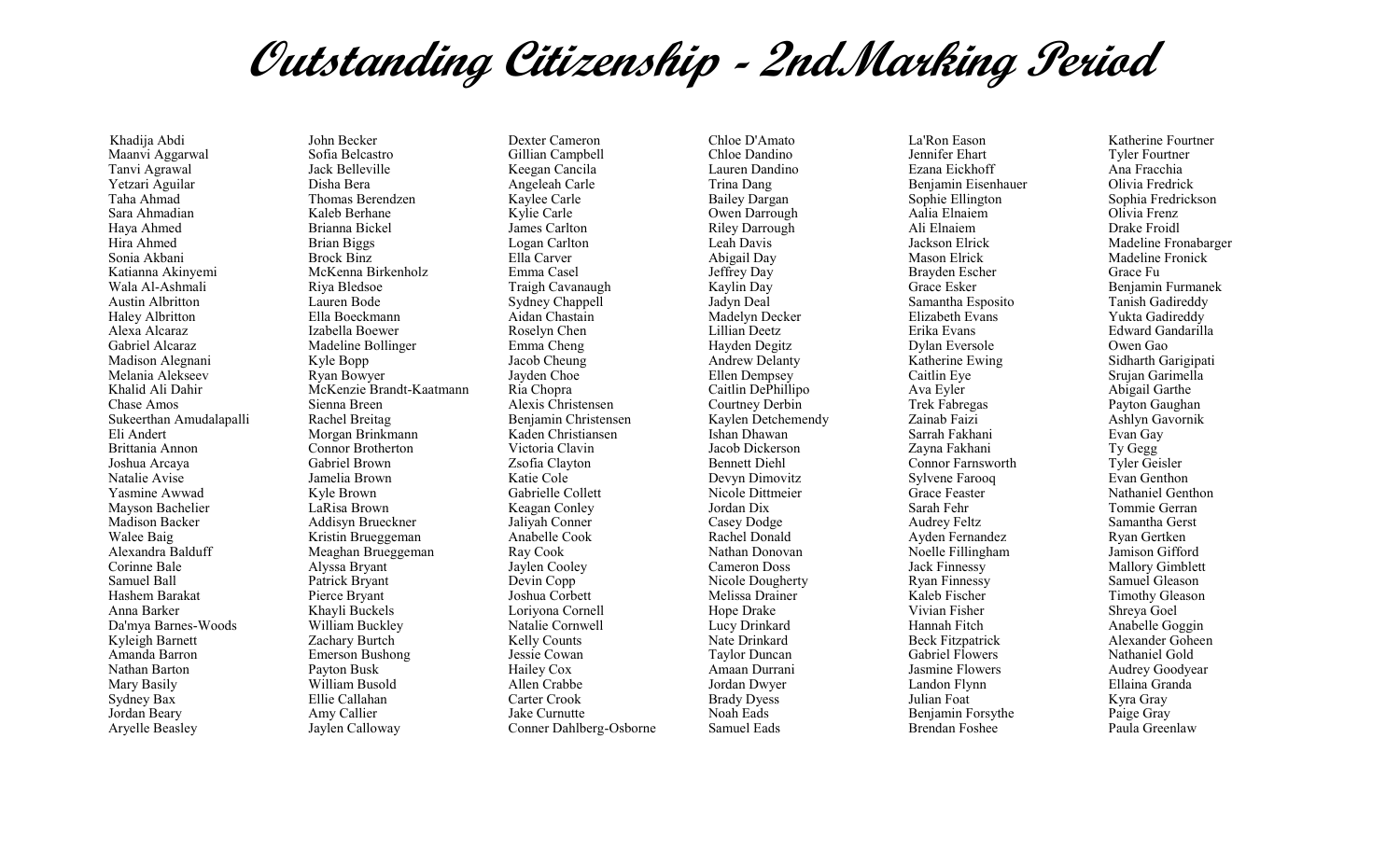Sanskriti Gupta Janay Gurlly Evan Guterman Daniel Haack Edward Hacker Sullivan Hacker Mia Hadziselimovic Olivia Haley Cole Hann Grace Hann Hadley Hardcastle Hanna Hardy Evan Harring Sophie Harring Payton Harting Mark Hartwig Alexis Haston Amelie Hatch Sarah Haug Lincoln Hauser Mia Havicon Josey Haynes Jacob Heckstetter Camilla Hegerstroem Olivia Heilwagner Drew Heimlich Emme Heimlich Naomi Hely Olivia Hemminghaus Alayna Henage Carlos Henderson Alexandria Henriksen Lily Hensley Kaitlynn Herendeen Jenna Herhold Haram Hernandez -Sanchez Dustin Hernke Jake Herr Grace Herrmann Nicholas Herrmann Samuel Herrmann Andrew Hertlein Daniel Hetland

Ethan Hetzler Destinee Hicks Khia Hicks Mckenna Hilgendorf Owen Hill Skyler Hill Bradan Hilligoss Riley Hilligoss Aidan Hillin John Hintz Emily Ho Myah Hoffmann Mekhi Hogan Peter Hogan Gavin Holmberg Scott Holmes Madilyn Holtmann Alexandra Hood Muntasir Hoque Cameron Horstmann Jolene Hose Caroline Hosler Dylan Howard Thomas Howard Brooks Hoyt Juliette Huchet Benjamin Hucke Grant Hudson Austin Huebner Kayla Huelsmann Madison Hurst Margarita Hurtado Amaarah Hussain Umair Hussain Christopher Hyman Aisha Imdad Lana Ing David Inthavongsa Adison Irace Megan Ismail Rachel Jacklin Sarah Jacklin Andrea Jackson

Felicity Jackson Kai Jackson Amisha Jain Mia Jakovljevic Ben Jamieson Dylan Jeffers Caleb Jenkins Isaac Jenkins Kayla Jenks Juliana Jimenez Nathan Jimenez August Johansen Kendra Johansen Alisha Johar Caden Johnson Carson Johnson Sarah Johnson Tasan Johnson Terrell Johnson Alicia Jones Cecilia Jones Michael Jones Sienna Jones Hilary Jumps Nicholas Jumps Sarayu Kalwa Sonika Kalwa Elisabeth Kaminski Rishi Kancharla Ariana Karandish Ian Karfs Thomas Karleskint Alexander Kasten Tanya Kattelmann Ali Kaveer Kailyn Kempner Heather Kenyon Ediz Kerim Chase Kesner Alexander Ketcherside Anuj Ketkar Imran Khan Taaha Khan

Devan Khankeo Menaal Khurshid Alexander Kim Nathaniel Kim Owen Kimberling Lillian Kitchell Elizabeth Kjar Nicolette Klaus Addison Kleine Ethan Kleine Chase Klestinske Merjema Klincevic Matthew Klipsch -Kelley Chelsea Knie Haley Knie Ty Knight Caroline Knolhoff Logan Knolhoff Ryan Knowles Ashwik Koduri Ethan Koelliker Jeremiah Koenig Aditi Kompalli Charles Korte Maura Korte Ashok Kothamasu Chloe Kovach Erika Kovach Lucas Koval Bhavya Koya Srivalli Koya Sophia Kraujalis Michael Kritchell Sadie Krull Steven Krull Chase Kuhn Akshada Kulkarni Hayden Kullorn Imran Kundalic Srinidhi Kunta Cameron Lally Jack Landy William Lanfersieck

Jackson Lange Jessica Lanham Sydney Lauria Bella Leary Charlotte Lebbing Louisa Lehmann Abdrwaf Lemnifi Maram Lemnifi Matthew Lena Adelaide Lester -Boal Eleanor Lester -Boal Carter Lewandowski Olivia Ley Daniel Lezama Garcia Andrew Li Juliana Lillis Garrett Limpert Anna Link Alexander Linson Morgan Lips Samantha Lips Olivia Little Sophia Little Emily Liu Finnegan Lodes Wesley Lodes Kylie Logan Brady Lombardo Jamison Lombardo Mary Ludwig Michael Ludwig Teagan Lukefahr Chloe Luong MaryFaith Lupo Braden MacIntosh Samantha Madigan Makiya Mahaney Tasmim Mahim Farzana Mahmud Irfan Mahmud Janeeta Mahzabeen Marcus Maloney Maxwell Maloney

Sofi Maloney Amina Mandzukic Robert Manganiello Aubrie Marian Aaron Marjamaa Lukas Martello Jackson Martin Phillip Martinez Kassandra Martinez -Rivera Alexandria Marty Owen Marx Cayden Masters Lauren Matlock Abigail Matthews Drew Mattison Lynne Mawhinney Jordan Mays Jack McClanahan Alivia McCulla Ava McCulla Ross McCulla Michael McDermott Shaelyn McDonnell Audrey McDonough Aidan McLaughlin Maison McLean Rylie McNamee Ian McPherson Marisa McPherson Molly Meckfessel Sophia Medlock Emma Melching Alex Mendez Estrella Paola Mendieta Perez Kaelin Mendoza Skylar Menner Dhruv Menon Lauren Merlo Nathan Mesina Cadence Meskine Connell Metcalf Alexander Meusey Nadia Middendorf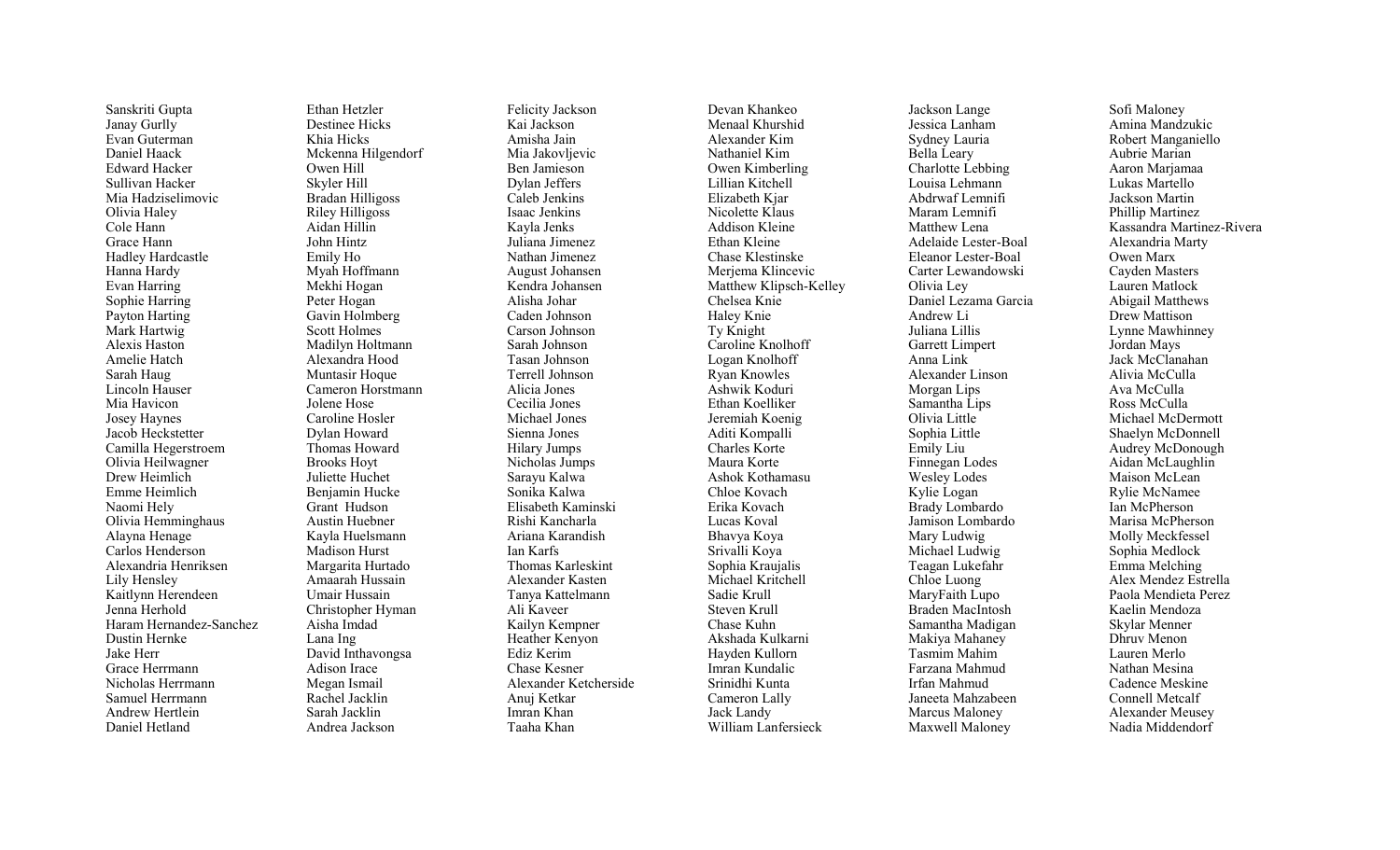Emily Mika Grace Miller Morgan Miller Truman Miller Rudah Mir Emily Miranda Athena Miransky Inas Mirza Rafeh Mirza Elisaveta Mitaksov Lillian Mitchell Myles Mobley Ruth Modde Olivia Moran Jacob Moretti Kylie Morgan Libby Morgan Clara Morrison Hope Morrison Daniel Morrow Riley Morrow Olivia Moser Abigail Moss Megan Moss Amelia Muckerman Yousuf Muhammud Faris Mulaosmanovic Samira Muridi Mary Murphy Peter Murphy Phoebe Murphy Seda Murphy Sophia Murphy Charlotte Murray Liza Musgrave Lakshmi Myneni Mazinkhan Nadaf Emmy Nance Ben Nava Joseph Neely Allen Neiman Michael Nelson Tatum Nelson

Maxwell Newman Abigail Nguyen Brianna Nguyen Marco Ni Sophie Ni Brennan Nickerson Alexander Noll Joshua Norah Jesse -Lee Norman Mohammad Nouh Cody Null William Null Sihaam Nuur Brooke Oberkramer Brandon Oglesby Marissa Ohlsen Bryan O'Keefe Michelle Orellana Custodio Sophia Orman Asher Owens Mia Owens Abhiru Palhan Sophia Palmier Ansel Panicker AbdurRahman Paracha Aleena Paracha Sumayya Paracha Ellie Parker Emily Parker William Parker Haley Parks Ryan Patton Abbie Pedersen Boris Pena Isabella Pena Ramya Penumacha Soumya Penumacha Aaron Perez Brandon Perkins Andrea Pham Ashlee Phaphon Ellen Phillips Tyler Phillips

William Pilas Ellen Piotraschke Lorelei Pittman Orlando Pittman Eric Polach Josephine Portell Gabriel Porter Grace Portuese Rohan Potta Kevin Potthast Sameer Power Clayton Price Isaiah Price Lucy Price Laila Prichard Taylor Pritchett Charles Pupillo Zachary Pupillo Ilaria Quezada Jessica Quinn Conner Rabe Annabel Rademeyer Mohammed Raifet Tara Raifet Joel Raj Ruba Ramadan Brock Ramsey Lauren Randall Noven Rasheed Dexter Raunau Anikait Rawat Andrew Rebholz Elizabeth Rebholz Jacob Rebholz Ethan Redington Lily Reeds Ali Rehan Rohma Rehman Kiera Reilly Gannon Rejniak Dylan Reuther Kyra Rhoades Michael Rhoades

Reese Rich Katrina Richards Cole Richardson Abigail Richmond Ava Riegelsberger Maxton Riegelsberger Justin Riemer Izabella Rigueiro Jaden Rigueiro Owen Ring Joanna Ripper Kelly Ritter Gabriel Rizzo Sarina Rizzo Aydan Roberts Lauren Robinson Mia Robinson Kyle Rocklage Diego Rodriguez Patrick Rodriguez Shawn Rodriguez Sydney Rogers Sophia Rosewell Christopher Ross Peyton Roy Kamina Royal Lillian Royer Asa Ruder Kayla Russina Lucy Ryan Mariclaire Sabados Yahya Sadiq Julia Salzman Kelis Sanders Michael Sapienza Shaun Sapienza Cathryn Sato Lily Jane Sattazahn Ethan Saucedo Jackson Sawyer Madeline Sawyer Palmer Saxon Avery Schaefer

Joseph Schaefer Ryan Schaefer Ethan Schaefferkoetter Dorothea Schauf Caleb Schellman Elizabeth Schellman Luke Scheurer Heidi Schindler Isabelle Schjenken Katriel Schjenken Margaret Schlesinger Luke Schmidt Samuel Schmidt Caitlyn Schmitt Antonia Schmitz Katja Schmitz Lucy Schnapp Sophia Schnapp Grace Schneider Reid Schneider Victoria Schoenberg Ethan Schrader Nathan Schrappen Cloe Schroeder Ryan Scott Theodore Seago Elijah Seeck Ashlynn Sept Julia Serafimov Maya Serafimov Carly Shaffer Colin Shaffer Hayden Shaffer Nemat Shaikh Ryan Shanfeld Zackary Shaw Amira Shehata Tyler Shepard McHenry Sheridan Abigail Sherry Madison Sherry Khairat Shittu Riley Showers

Aleena Siddiqui Da'Cobi Sims Michael Sinacore Olivia Sinacore Anna Singleton Magdalena Singleton Daniel Skinker Mackenzie Skinner Mason Skinner Adam Slade Jacob Slade Salim Sleem Ian Sloey Adam Smith Amara Smith Brynne Smith Ellie Smith Grace Smith Patrick Smith Skylar Smith Xavier Smith Stuart Snodgrass Anna Sommer William Sorg Cailey Southard Jacob Spangler Jacob Spoerle Jacob Sprick Olivia Stack Joshua Stagner Amelia Stahl Ava Stanley Jacob Stapp Alison Stark Joshua Steinkoetter Claire Steinlage Sophia Steinmetz Kannon Steinmeyer Brogan Stewart Cassidy Stewart Connor Stiefer Hannah Stimetz Rachel Stockenberg